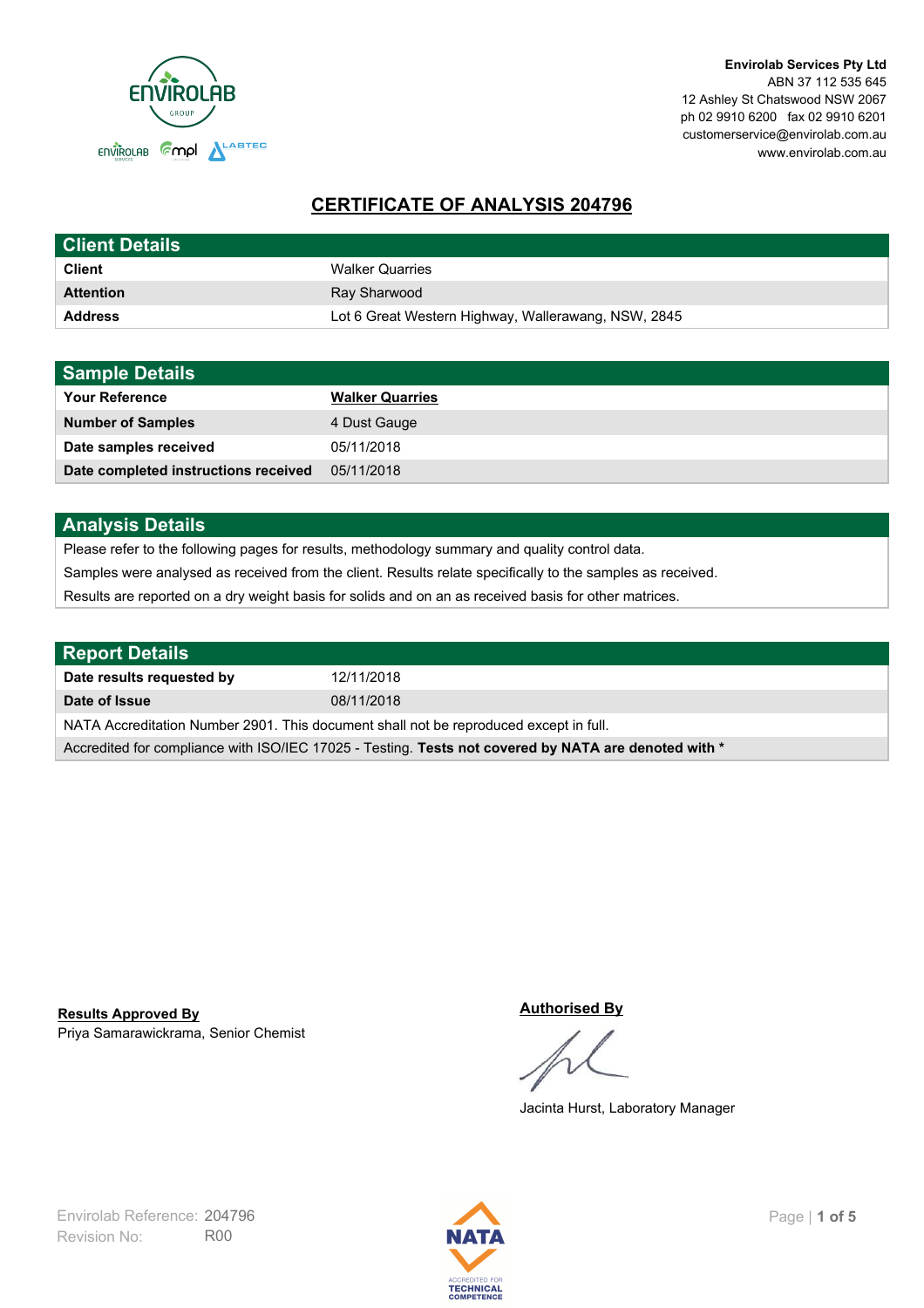#### **Client Reference: Walker Quarries**

| Dust Deposition AS 3580.10.1 |                         |                   |                   |                   |                   |
|------------------------------|-------------------------|-------------------|-------------------|-------------------|-------------------|
| <b>Our Reference</b>         |                         | 204796-1          | 204796-2          | 204796-3          | 204796-4          |
| <b>Your Reference</b>        | <b>UNITS</b>            | DG <sub>1</sub>   | DG <sub>2</sub>   | DG <sub>3</sub>   | DG4               |
| Date Sampled                 |                         | 03/10/18          | 03/10/18          | 03/10/18          | 03/10/18          |
| Type of sample               |                         | <b>Dust Gauge</b> | <b>Dust Gauge</b> | <b>Dust Gauge</b> | <b>Dust Gauge</b> |
| Dust Gauge Start Date        | $- -$                   | 03/10/2018        | 03/10/2018        | 03/10/2018        | 03/10/2018        |
| Dust Gauge End Date          | $\qquad \qquad -$       | 01/11/2018        | 01/11/2018        | 01/11/2018        | 01/11/2018        |
| Dust - No. of Days Collected | --                      | 30                | 30                | 30                | 30                |
| Insoluble Solids             | g/m <sup>2</sup> /month | 0.2               | 0.4               | 1.6               | 0.4               |
| Combustible Matter           | $q/m2$ /month           | 0.2               | 0.2               | 0.6               | 0.3               |
| Ash                          | g/m <sup>2</sup> /month | < 0.1             | 0.2               | 1.0               | 0.1               |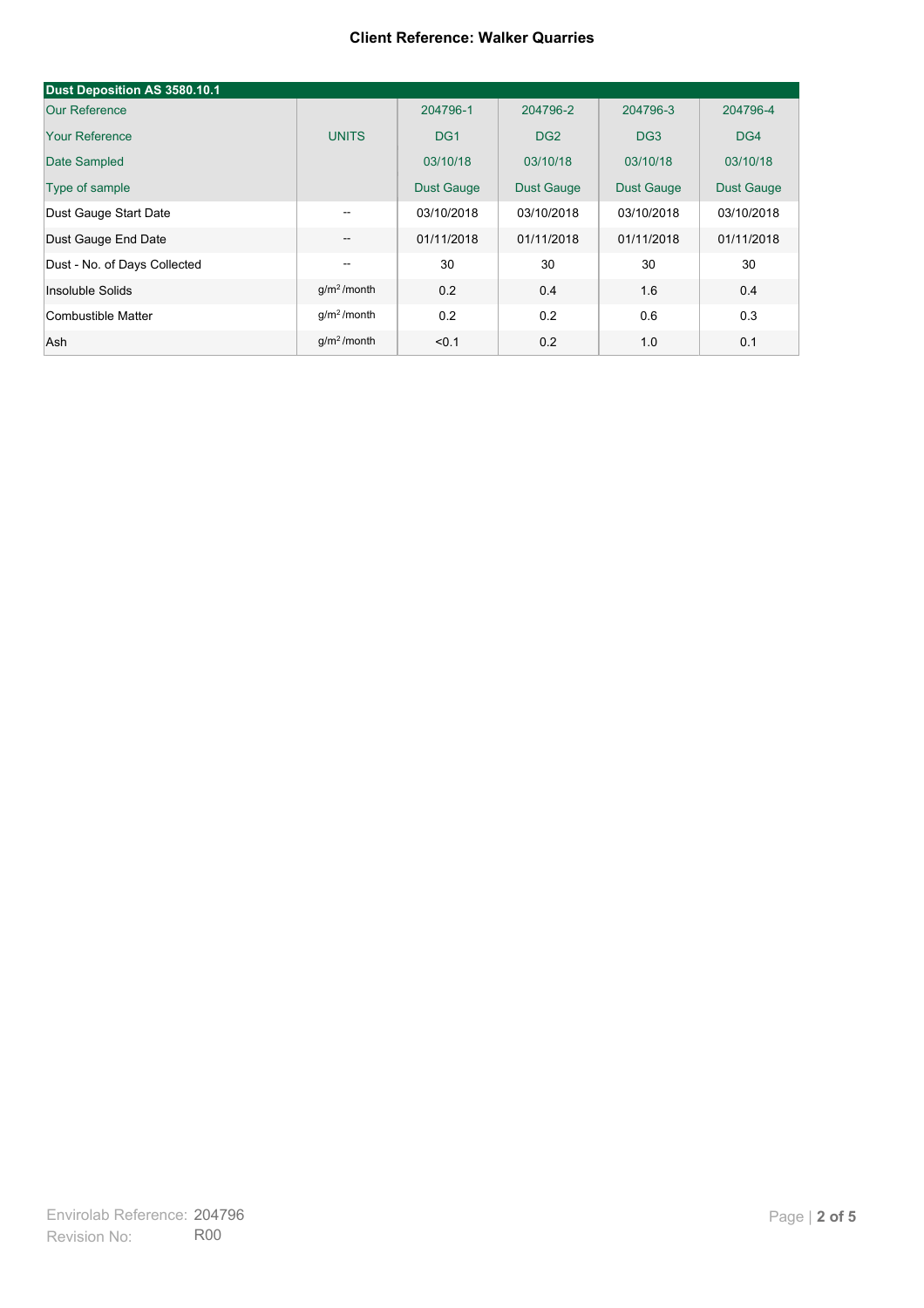### **Client Reference: Walker Quarries**

| <b>Method ID</b> | <b>Methodology Summary</b>                               |
|------------------|----------------------------------------------------------|
| AS 3580.10.1     | Analysis of dust gauges by AS 3580.10.1 (analysis only). |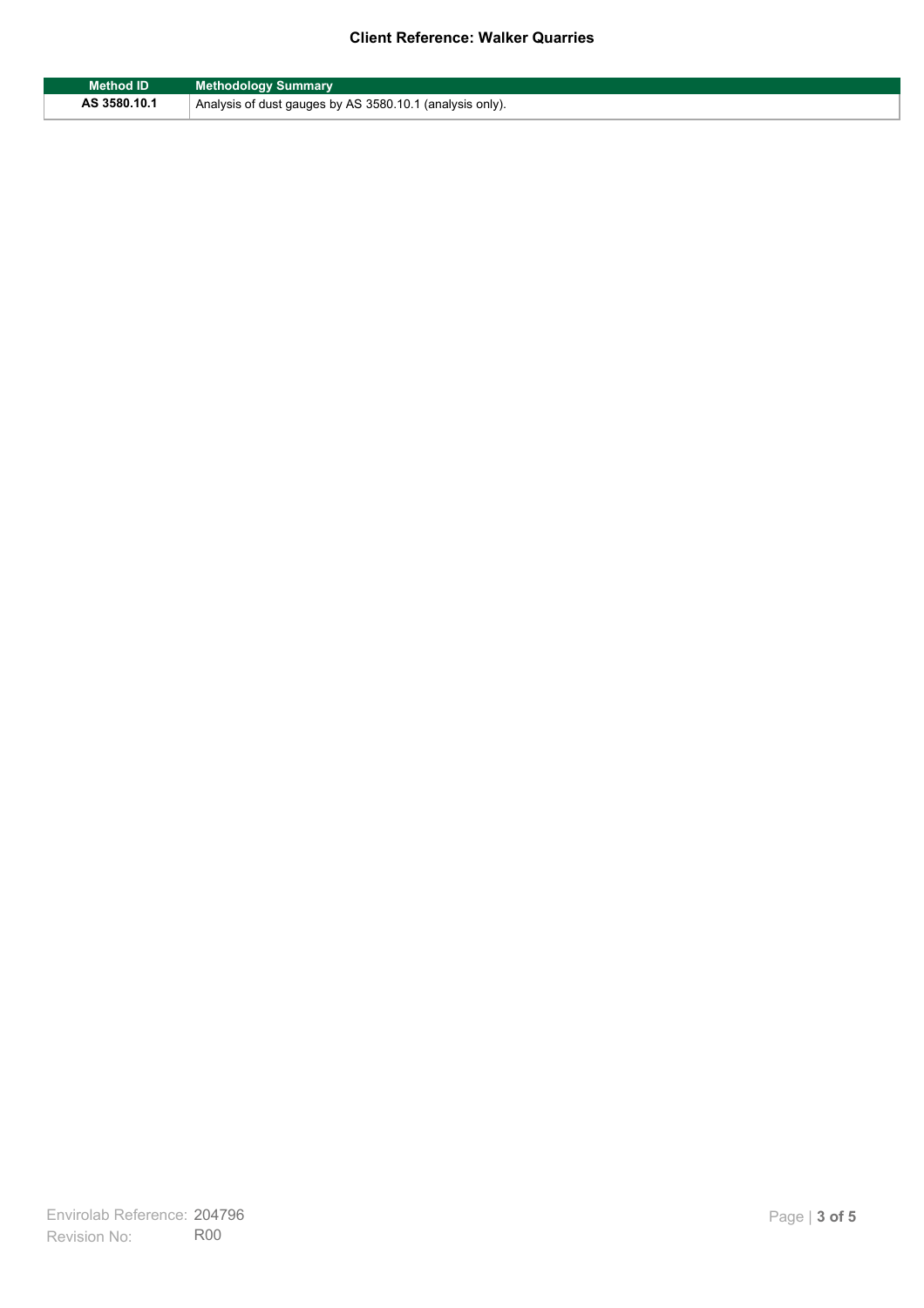### **Client Reference: Walker Quarries**

| <b>Result Definitions</b> |                                                  |
|---------------------------|--------------------------------------------------|
| <b>NT</b>                 | Not tested                                       |
| <b>NA</b>                 | Test not required                                |
| <b>INS</b>                | Insufficient sample for this test                |
| <b>PQL</b>                | <b>Practical Quantitation Limit</b>              |
| $\prec$                   | Less than                                        |
| >                         | Greater than                                     |
| <b>RPD</b>                | <b>Relative Percent Difference</b>               |
| <b>LCS</b>                | Laboratory Control Sample                        |
| <b>NS</b>                 | Not specified                                    |
| <b>NEPM</b>               | <b>National Environmental Protection Measure</b> |
| <b>NR</b>                 | Not Reported                                     |

| <b>Quality Control Definitions</b>                                                                                                                                                                                                                      |                                                                                                                                                                                                                                        |  |
|---------------------------------------------------------------------------------------------------------------------------------------------------------------------------------------------------------------------------------------------------------|----------------------------------------------------------------------------------------------------------------------------------------------------------------------------------------------------------------------------------------|--|
| <b>Blank</b>                                                                                                                                                                                                                                            | This is the component of the analytical signal which is not derived from the sample but from reagents.<br>glassware etc, can be determined by processing solvents and reagents in exactly the same manner as for<br>samples.           |  |
| <b>Duplicate</b>                                                                                                                                                                                                                                        | This is the complete duplicate analysis of a sample from the process batch. If possible, the sample selected<br>should be one where the analyte concentration is easily measurable.                                                    |  |
| <b>Matrix Spike</b>                                                                                                                                                                                                                                     | A portion of the sample is spiked with a known concentration of target analyte. The purpose of the matrix spike<br>is to monitor the performance of the analytical method used and to determine whether matrix interferences<br>exist. |  |
| <b>LCS (Laboratory</b><br><b>Control Sample)</b>                                                                                                                                                                                                        | This comprises either a standard reference material or a control matrix (such as a blank sand or water) fortified<br>with analytes representative of the analyte class. It is simply a check sample.                                   |  |
| <b>Surrogate Spike</b>                                                                                                                                                                                                                                  | Surrogates are known additions to each sample, blank, matrix spike and LCS in a batch, of compounds which<br>are similar to the analyte of interest, however are not expected to be found in real samples.                             |  |
| Australian Drinking Water Guidelines recommend that Thermotolerant Coliform, Faecal Enterococci, & E.Coli levels are less than<br>1cfu/100mL. The recommended maximums are taken from "Australian Drinking Water Guidelines", published by NHMRC & ARMC |                                                                                                                                                                                                                                        |  |

2011.